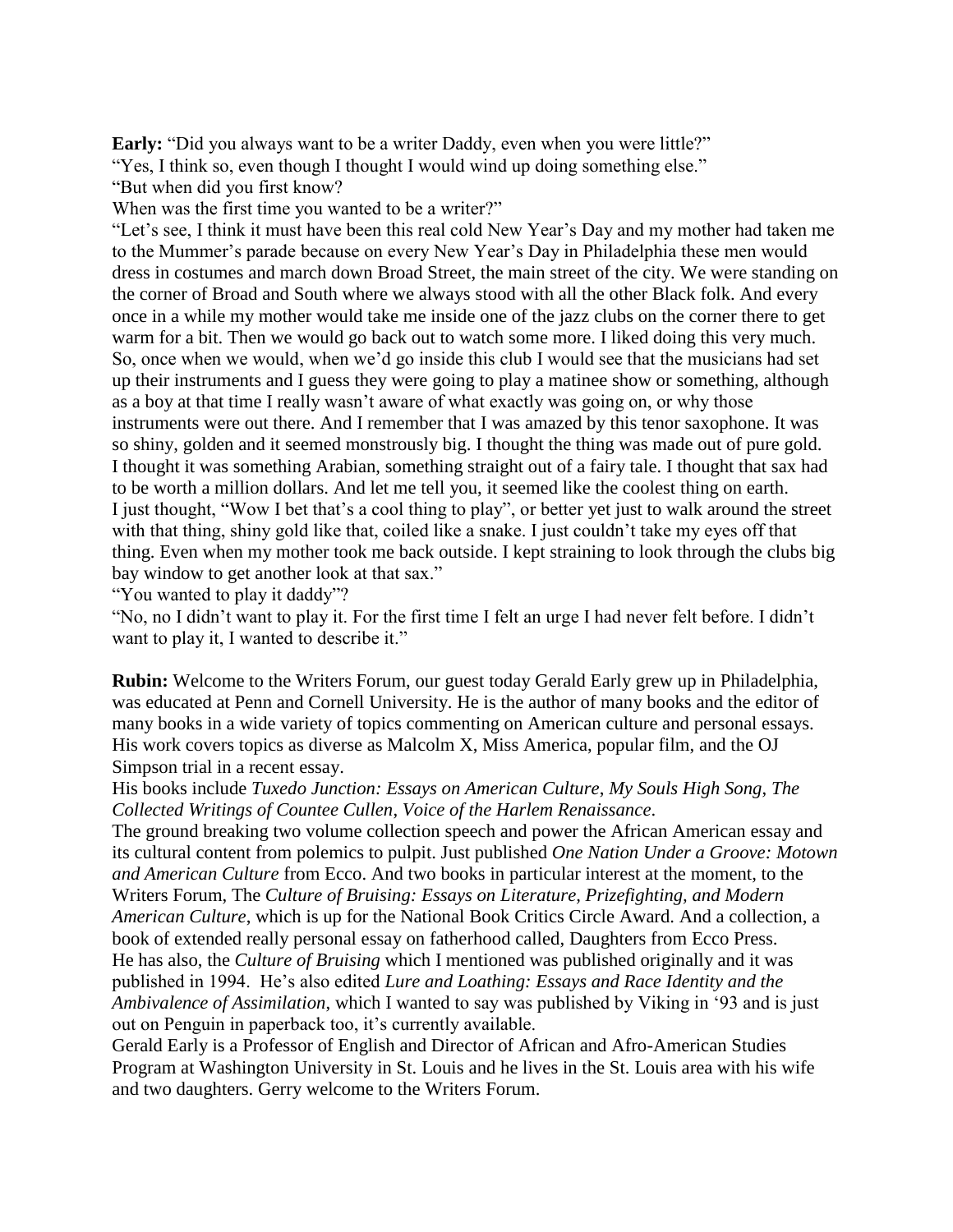## **Early:** Great to be here.

**Rubin:** I feel I know your wife whom I've never met and your daughters I've never met, from the book *Daughters*, where they play prominent roles. You were reading from that book just before, when you were asked why you want to be a writer. And in fact, that's the nature of the book is that there's almost a continual dialogue between you and your daughters, Linnet and Rosalind.

## **Early:** Right.

**Rubin:** And between you and yourself really, your wife plays quite a role to achieve this forum, this fluid dialogue forum.

**Early:** It actually was, took a lot of work because for the hardest thing about the book was trying to figure out a forum for it and it was very difficult, but I wanted a forum that would not be chronological and I wanted a forum that actually would thwart people's expectation and okay, you're going to take your kids from this age, and they're going to wind up at this age. And I wanted the book to be thematic and built around certain themes and in a way kind of circular. So, it always seemed as though there was a sense of return. And also to have a sense of layering in the book that you feel that you know me very well. I feel as -- I feel very complimented by that, the whole point of the book was to make people enter this family; so I feel complimented, I feel I succeeded.

**Rubin:** Well the book puts you there in the present with your daughters, with your wife but when you were writing it, did they know you were writing it?

**Early:** I wouldn't have done it if they did not approve of it. And I talked about the book with them at every stage. I'd write a certain amount every day and then that evening -- I write during the day and then in the evening I would sit down with, we'd have little family conferences about "This is what I wrote today" and we would talk about -- some of that even creeps into the book a little bit. I talk with them about every stage of the book.

**Rubin:** And in the book you include in fact, some of your daughters writing, diaries, accounts of things.

**Early:** It was meant to be a real family book and they want, really wanted to have a certain kind of presence and I felt that was important too. That it felt, that it would feel that way and there was a certain attempt in the book to have a certain kind of sense of episode and to -- the episodes would kind of link in the sense that the more you read, the more these people would be revealed to you. So, that's important that they have a voice, a very strong voice in the book; so that's why these fragments were included and stuff like that.

**Rubin:** And therefore can we conclude that all the characters in the book approve of how they're represented in the book?

**Early:** All the characters in the book wanted to be in the book. All had tremendous amount of advice to give me while I was writing about how to be represented in the book. I would say that their, the finished product, they are mixed about how they were represented in the book.

**Rubin:** Your daughters get into a lot of your work.

**Early:** Yes they do.

**Rubin:** They crop up, in fact so does your wife. Your daughters crop up say in the essay on Malcolm X, their Malcolm my problem.

**Early:** Yes.

**Rubin:** The book *Lure and Loathing* is dedicated to Linnet and Rosalind, your kids. Now they're a bit older, how do they feel now about their interaction with their dad and his work?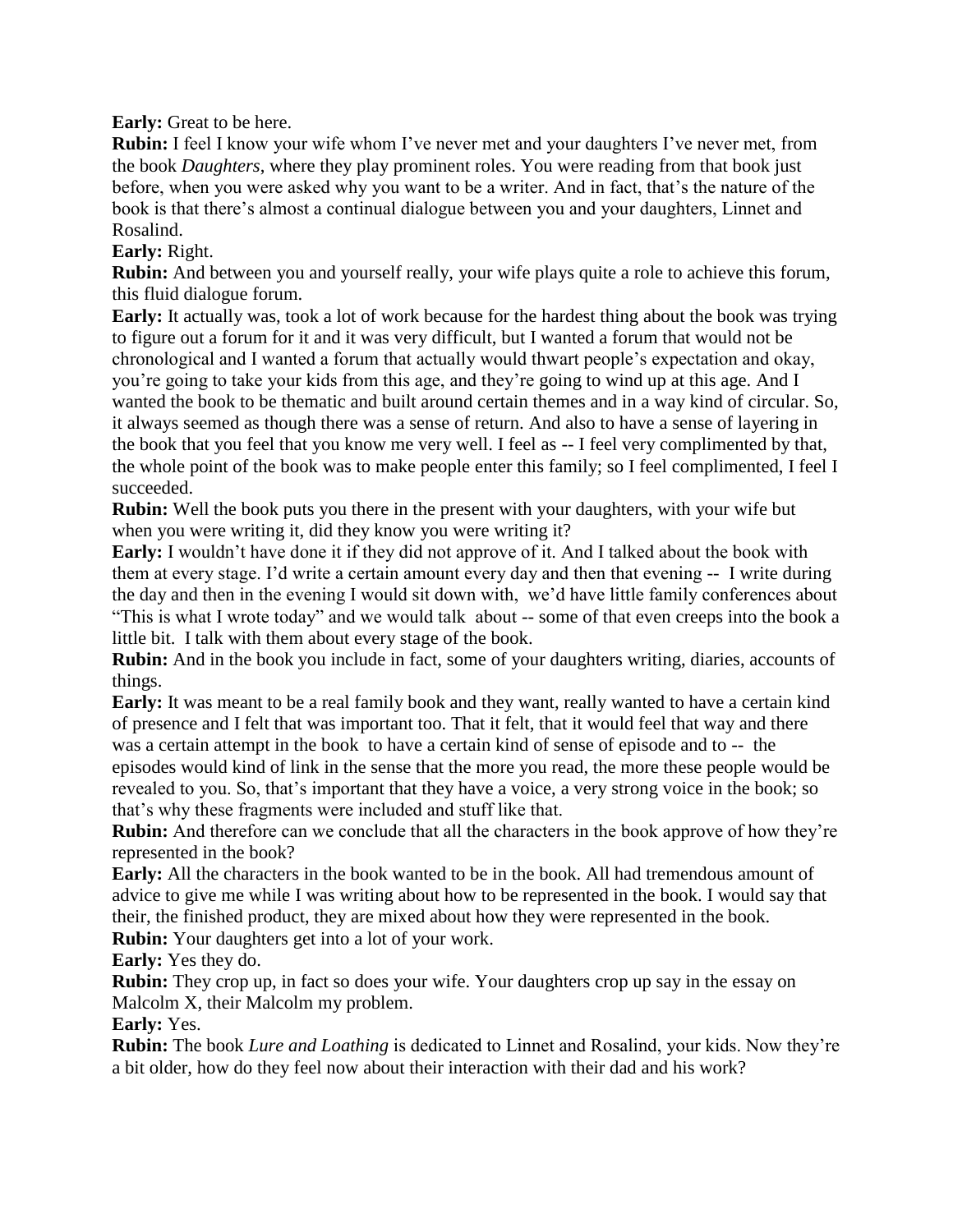**Early:** I don't think they really fully understand it yet. It's taken them a long time to try to even understand what I do for a living. It seemed like an odd thing to be a writer. My children, when my youngest daughter when she was quite young, in second grade and they were asked in school to talk about what your parents do for a living, I remember that the teacher told me when I had a parents conference with her that "Your daughter said that you're unemployed". I'm a professor and I'm not at a 9:00 to 5:00 job and she would see me a lot at the typewriter.

"Yeah, my dad's unemployed. All he does is sit a computer all day and type and then he reads books. I don't think he works for a living".

So, I think it's a kind of a curious thing, but I think on the other hand because I've gotten some notice as a writer and so forth it makes them kind of stand out. It means that they're a little different than kids whose fathers are lawyers or whatever else it might be. And so I think it's given them a certain kind of celebrity status, especially have that book about them. That gives them a lot of celebrity status.

**Rubin:** It's a book that is as reviewers have remarked, really distinguished for its honesty. And of course it's easier to be honest about oneself than to be honest for other people about their idea of themselves. But I'm wondering, did a tape recorder play a role in this?

Early: No not really. I would just remember conversations. A lot of the conversations that are recorded in the book, I read back portions of the book after I would write it, I would read back portions and say this is how I remember this conversation. They, my wife and my kids would hear it and say "Okay fine. That's not how I remember this conversation; it went like this". Sometimes I would make revisions in the conversations as a result because sometimes you don't remember things correctly and things like that. Other times I was almost certain that the conversation went the way I had written it and so I didn't' make changes, but constantly went over it because it was very important that the voices of my wife and my children sounded like their voices and not like a writer had suddenly created these people. That they had to come across as their own people and they had to convince readers that they were real people and not figments of my imagination. It couldn't strike people as being a novel. So I feel confident when people say it's an honest book, I don't see any point in writing it if it wasn't going to be an honest book. I could sit down and write a novel instead and disguise all this.

**Rubin:** What was your sense of purpose in doing this book?

**Early:** I think I kind of wanted to, I was reluctant to do the book at first, but I think after I came around to it, I kind of wanted to write a book that would be sort of a homage to my growing up. Because a lot of it is sharing a lot of my growing up with my children. And I think partly a homage to ordinary parenting. I didn't have an extraordinary story to tell about oh you know, I've got a kid with cerebral palsy or something like that, it was a book about ordinary experience and ordinary parenting. And in some way I wanted to stress that. That there is something sort of good in the mundane business of parenting day to day and I just wanted to kind of do a book about that and that was important to me as well. And for me, every book is a new kind of literary experiment. This book was a very different experiment for me than other kinds of writing. It's much less intellectual. Much more personal, much more simple writing than a lot of other stuff that I've done. So it was a challenge for me to do that, and I always look for projects that are going to be challenges, that you're not going to do the same thing over and over and over again. **Rubin:** Part of your stylistic effort here was it seems to make it a book that would be readably your daughters at the ages they --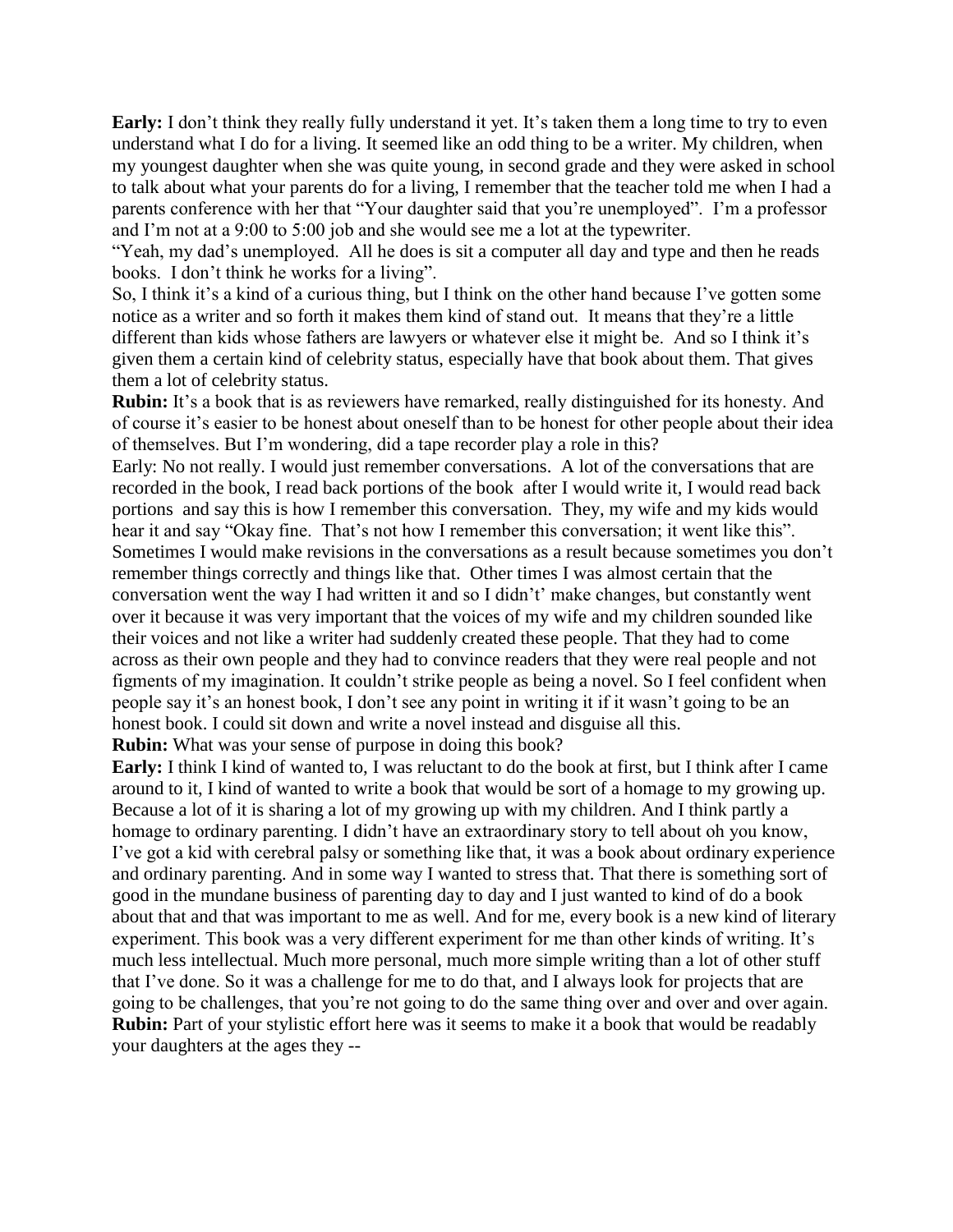**Early:** Yeah it was precisely the thing, when I agreed to do the book I agreed with them. They said it had to be something they could read and I agreed. I said "Okay fine, I will write the book in a way that you can read it". And I fulfilled that. They read the book. I read that they read -- **Rubin:** Did they do any; you gave her more time than you gave me.

**Early:** I got all that. But I thought it would be an interesting experiment to do something of this kind of intense personal nature to see how long it can be sustained and also to write in a very fixed relatively simple way. And to see how well I could do that. That's an experiment I couldn't duck out behind as I could in my essays -- I couldn't duck out behind some kind of long intellectual rumination or meditation about family or about blackness or about other kinds of things that I would do in my essays. I couldn't do that here. I was restricted simply to talking about this relationship. And talking about it in terms that my children could understand; so it was -- to write the book, to use Ralph Ellison's term it was kind of a harsh discipline to write the book.

**Rubin:** Is there stuff that's not in the book that was originally in manuscript? I know there is one thing; you read it last night, the original ending.

**Early:** Right. There were a couple of other things too that got cut. You know part of the whole writing process it seems to me is being able to trust your editor and of course you always have words with your editors, I think that's natural antagonism between writers and editors. But I trusted the editor in this. I mean he really was very in tune with the project and the things that he cut on the whole, I agreed with. He cut the ending of the book, which I thought was a very effective ending. But on the other hand I thought it worked very well as an essay in its own right. And I understood why he cut it and I don't feel it damaged the book and cut it. So on the whole; I think that the book worked well. There were other sections that were cut that I thought on retrospect should have been cut and I think the book would have been worse had those sections been included.

**Rubin:** So you were pleased with it?

**Early:** On the whole, yeah I thought it worked out well.

**Rubin:** It does convey the voice and the inner life of a man, very directly and remarkably lucid language if I can complement you. At one point, a continuing theme in the book besides the overall theme of fatherhood is what a father's responsibility is in terms of passing on any sense of racial identity to African American young women. And a father feels it is one of his responsibilities, but the daughters typically, for daughters more often than not deflate or reject his attempts and he's kind of uncertain about what the father's role should be in this kind of thing.

**Early:** Yeah that's the theme in the book that I think is very American. That is to say that in this country, at least in the 20th century the whole idea is that if you're born into a certain class, if you're born into a lower class the whole idea is that you want to rise and we believe in social mobility. The whole idea is to become middle class or higher if you can. And but in making that leap, almost always the children, if you make the leap to Middle Class your children who are going to be Middle Class, that's all they're going to know are going to feel very estranged from your origins. I think that's a very American story. I think it gets a little complicated by the whole race thing and the whole sensitivity about identity that's particularly acute with African Americans. In this book I try to deal with this issue pretty straightforwardly, sometimes it's with some humor, sometimes with real sense of I wouldn't' say tragedy but a real sense of drama. But you know I don't see it as a -- I see it as a special kind of subset problem with the whole identity with Americans. Americans have this problem and Americans have a particular kind of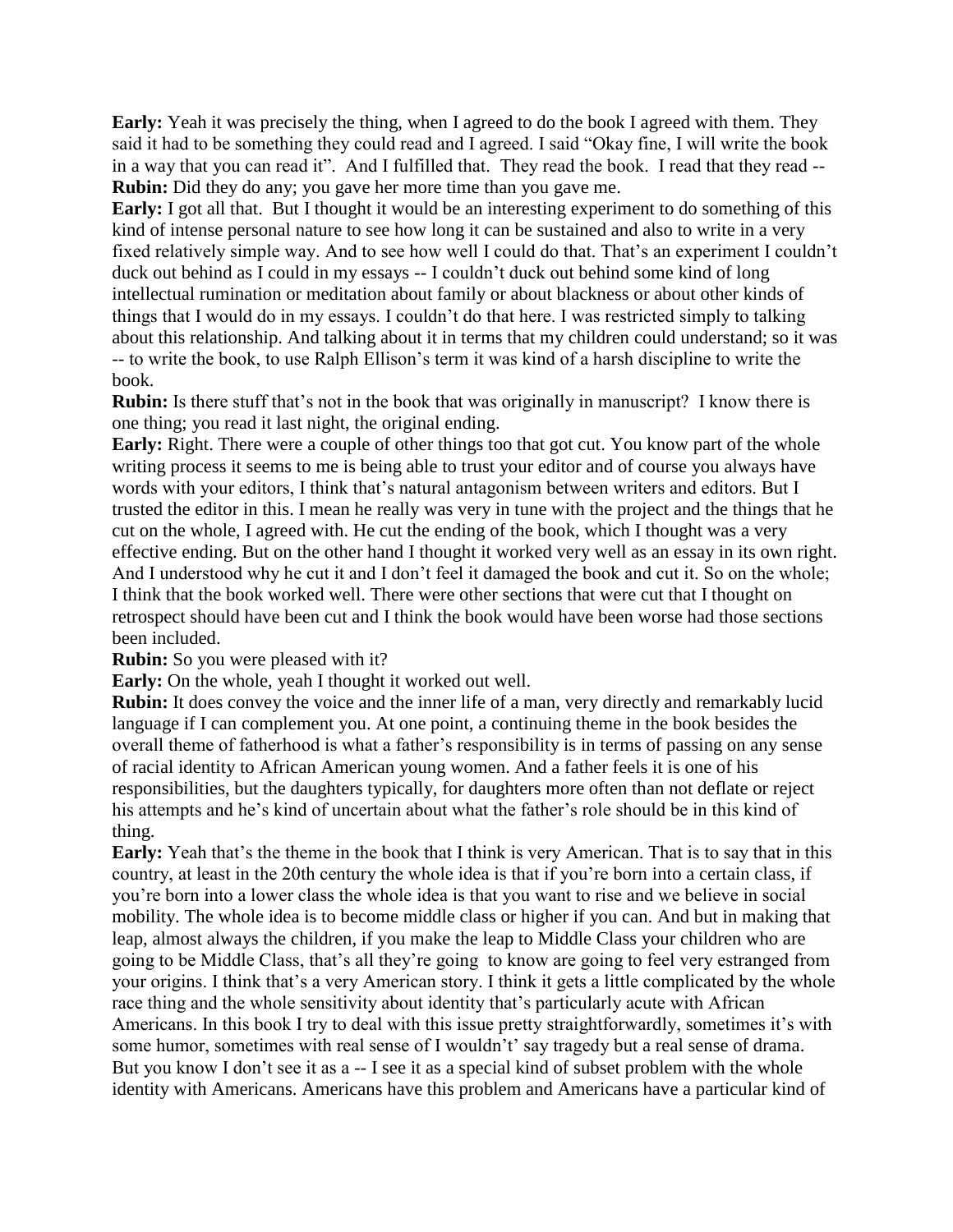problem with class because of social mobility and so forth and moving up. And I think that's the thing that inevitably happens. In some ways you do this because you don't want your kids to live the life you lived when you were a kid, you want something better for your kids, but everybody believes that. My kids have got to be better off than I am.

**Rubin:** But then we all lament the lack of continuity if the kids don't seem to understand our lives and what we came from. That is certainly an old American theme. The book is subtitled on family and fatherhood, but then it has a further sort of subtitle a story of rearing children in Middle Class America, at least a publishers tag. And class is a major theme in the work. It's a Middle Class family, a comfortable family.

**Early:** Yeah and class was important. You know everyone, people read the book and "I feel that race is just as important as class" and I said "Well no, it's really true what I said the beginning that class is more important than race", because it's more complicated. In some ways it's more complicated subject than race. Let's put it like this, class winds up complicating the subject of race in this book in ways that it would not be quite as complicated if I wasn't Middle Class or something like that, or if I had been born Middle Class and had always been Middle Class or something like that. Class is very complicated in the United States I think. Partly because we don't want to face. We're more willing to face certain issues about race than we are about class because we really want to believe that this country doesn't have classes.

**Rubin:** It's getting rough.

**Early:** It's getting harder to believe that.

**Rubin:** Well you have talked about American identity in large and particular ways and throughout your writing dealing really with what we think those popular culture topics and placing them in broader context of the struggles of American identity. In *Lure and Loathing*, the collection that has just been reintroduced you take the Du Bois' famous double consciousness statement that to be Black in America is to have the consciousness of Black identity and/or the consciousness of American identity and you threw it a really wide range of African American intellectuals, writers, teachers for response. I wonder if you would say something about that project and what you think of the result.

**Early:** Well the project was, I thought an interesting idea. I was approached about just the idea of getting some African American intellectuals together to write about what the, what race is, maybe into the 20th century. That was kind of vague so I thought that I would help the writers out by giving them this quotation. It's a very famous quotation, everyone who was approached knew the quotation, I mean it's very famous. And I told people, well I did two things, one is I broaden the concept of intellectuals so we weren't just dealing with scholars but I decided to include writers and other people I thought would have a particularly interesting response to this. The other thing was I gave them the quotation and said, "Write any way you want". It's not necessary that you have to say something about Du Bois; just read this thing and write an essay however you're inspired having read this. The results are quite a mixed bag because you know it's quite a range of people. They're politically; in fact some of the people were a little amazed that they were going to be side by side with some of these other people in this book. But it worked out fine, and that was the whole point of it for me was to have a range of thought, and a range of responses. It was not to be this ideologically driven book where okay fine, it's going to be all the people who are neocons or all the people who are Afrocentric, all the people who are Marxist or something like that. And the whole idea was not to privilege any particular opinion.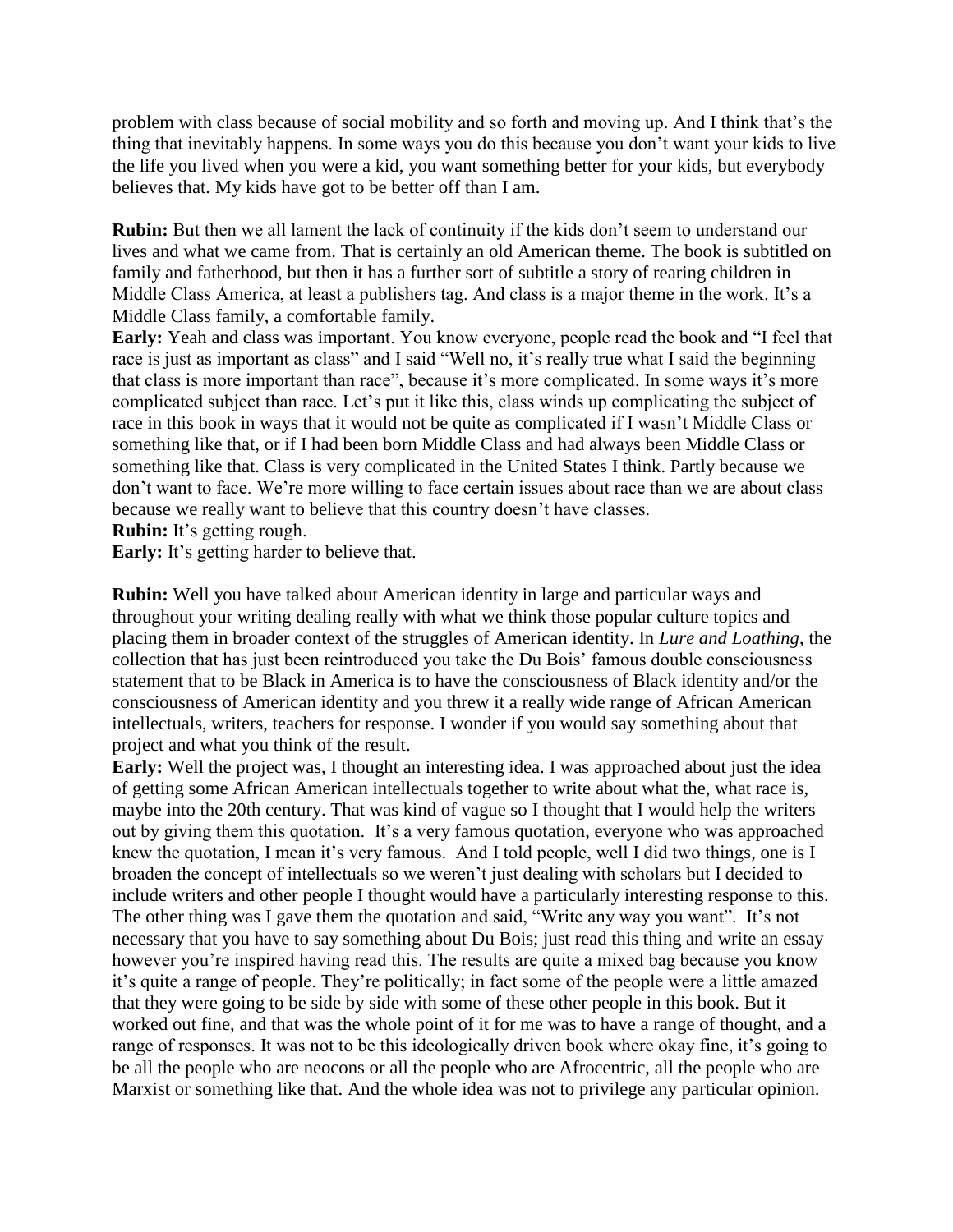People can mosey around in the book and whatever opinions you like are fine and whatever you don't like is fine.

**Rubin:** For some reason that wonderful idea is successful here, seems out of step with some of the direction of our culture or academic life. That is there doesn't seem to be a wide space for consideration of many opinions. We seem to be sort of more ideological driven. I don't know if this is a surface impression that you get from the media or if in fact, it does say something about the direction of our cultural life at the moment. Was this something different or as so many things turn out to be something old in American cultural life or is there something distinctly different today about the nature of American public discourse.

**Early:** They might be. I think that Christopher Lasch put it pretty well in his, in the last book that he put out where he asked the question, "Can American democracy survive"? And the second question was "Should it survive"? And I think that we're, at different points in the history of America we've always I think asked the question of ourselves, can we survive as a nation? And what does our survival mean. And I think we're faced with that again. There are a lot of different orthodoxies and dogmas out there and you know you find true believers in the academy. I think it's no particular reason to think that people in the academy are going to be any more open minded than anyone else. They have their dogmas and their orthodoxies and so forth. I don't necessarily see -- America by its nature just reading this book I'm reviewing on Walt Whitman. Walt Whitman described American the 1950's, 1850's as being convulsive. America has always been a convulsive country. I mean it's always been a country that's sort of been on the verge of erupting, it's always been a country that the whole sense of its union has sort of been kind of fragile and always seems like it's ready to rip apart and everything. And always the sense is, a phrase I heard this morning of it being a dysfunctional family. There's a lot about that in America. Lot of soap nature American life. I don't necessarily think that what's happening is bad. I don't necessarily think it's good. I think that we can probably survive it. But America is a country that very much people desire their own space and in some way you have to give people their own space. But in the end I think that the idea of union in this country is virtually a sacred idea with Americans. And so in the end I think that we'll survive any kind of tendencies that sort of rip apart. What's happening in the academy in so far what you hear mostly in the press is a lot of stuff about left wing academic, the academic left? The academic left you know has its good points and its bad points. If people are concerned about the future of higher education of America, the threat to it is not the academic left. The academic left doesn't have that kind of power to be able to threaten higher education. The real threat in higher education I think is the greater and greater dependency higher education has on corporate power, corporate sponsorship and corporate money. And the tremendous influence of the market, the market plays values in education. That's the real threat to education.

**Rubin:** I, the threat may be as simple as having the money to pay the light bill at this point. The phrase "soap opera" makes me think of your essay, the almost last essay on race in America and the hungry mound review in the fall of '94, which takes up one of the topics, the OJ Simpson show that's currently playing. And you say "What we cannot escape here is how much this marriages a reflection of our human failings". And it's actually; America is getting maybe more than just a kind of ghoulish, rather typical media age entertainment out of this. There is in fat, some self-assessment going on here.

**Early:** I think so. I mean essentially when you get to the root of it, this is whole thing with OJ Simpson is a story of a marriage. It's not; it's not a pretty story although one would think on the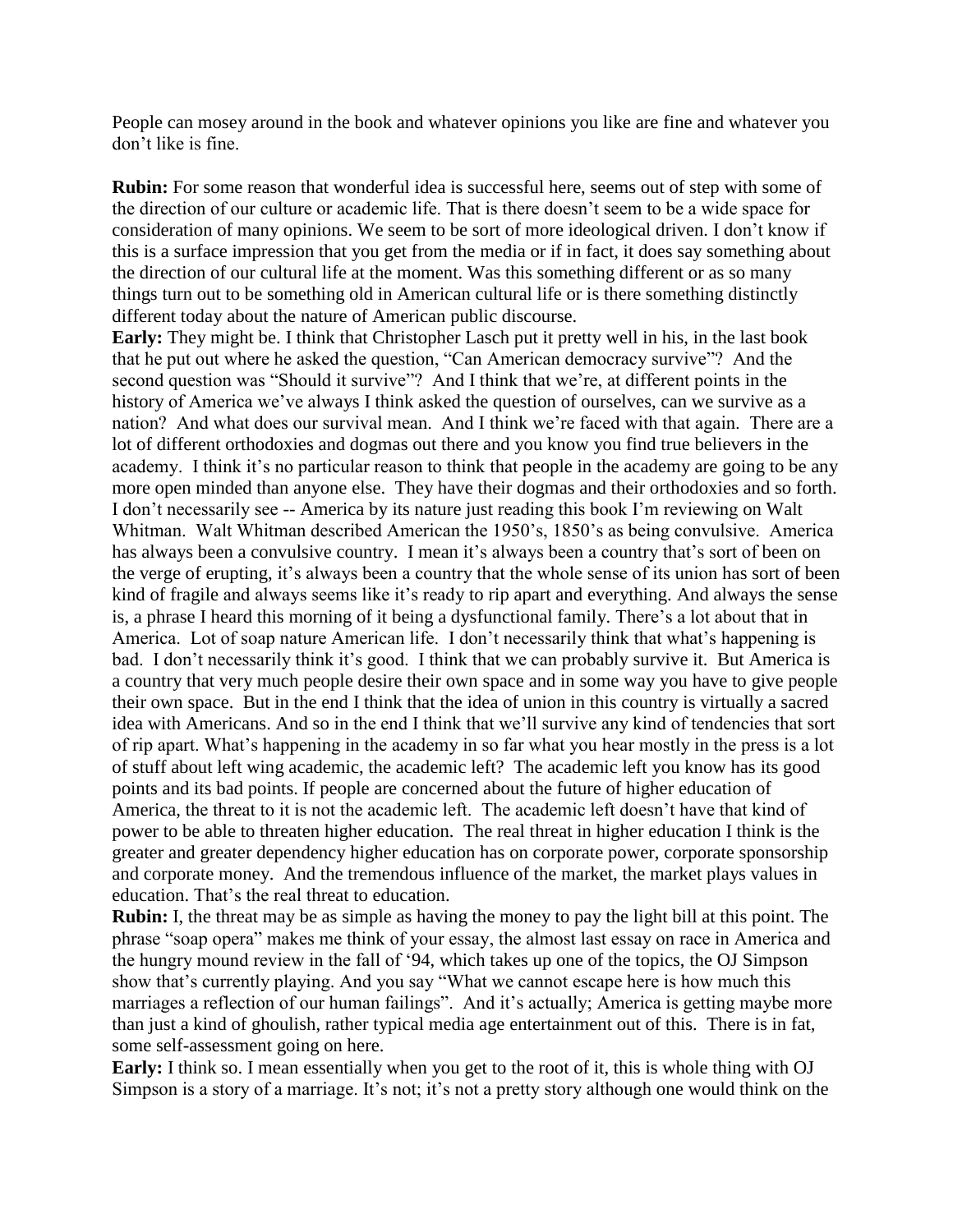surface of it this should have been an ideal story. We have a very successful man, a beautiful woman, they marry and this is supposed to be life happily ever after. It is not; it turns out from what we've learned to not have been such a great marriage. These people, despite the fact that they are certainly materially much better off than a good many Americans turned out to be rather shallow people. And it says a lot about our heroes, but I think it says more about our state of marriage and the material comforts that we associate with success and in that respect I think that is as a much a reason for our looking at this thing as much as anything else, and why we're so fascinated by this whole thing. Because it gets back to the whole idea I mentioned before of union. Marriage is this whole idea of union. And it's so fraught with so many images of union, black and white, male and female; I mean it's fraught with this whole, with so many things about the meaning of union in America. So, I think that's why we're so fascinated with the OJ Simpson trial and horrified and repelled, but yet deeply attracted at the same time. These are beautiful people that we're talking about here. And so our culture has always looked up to these celebrities and so forth, but then when this spotlight kind of focuses on them, you look underneath the celebrity status as C. Wright Mills said "It's nothing but this kind of emptiness". And the reality of being a celebrity is the fact that you're a celebrity, which is what C. Wright Mills said, which is nothing but being a celebrity is just your ability to be a celebrity. And I think American with this trial looks at a lot of these sorts of things embedded in our culture because I think we always feel uneasy about our culture. And I think underneath it all we feel that our culture doesn't have a lot of substance and this trial in some way hits that very point, proves that. **Rubin:** Maybe we revel in the proving of our own salience or something. A moment ago, speaking of *Lure and Loathing*, you talked about your intention to have a wide range of people from academics to creative writers. Now you, yourself as we've established in your writings span a wide range of topics. We've brought you here as the writer of Daughters primarily, a powerful, personal essay, creative essay if you will. I wonder how you feel about your own identity in these multiple ways. I mean are you just a writer or do you have a different mindset as you take on your academic topics and the personal writing? You've got a book of poems forthcoming. Who is Gerald Early, the writer? How do you self-identify? **Early:** Well I'm just a writer, period. I have an academic audience and academics have read my books, have praised my books. David Bradley, I met him just a couple weeks ago and he says "You're the best academic writer in America", which surprised me because I certainly wouldn't have said that about myself. I don't even think of myself as being an academic writer. But he looks at a lot of the essays I've written and sees them as these really highbrow intellectual works. I'm not; I don't try to define myself too much in one way or another. I just want to, I just enjoy writing and I try to write and try to put things out there. And basically look for, in the people that I've been dealing with like Ecco Press, the Hungry Mind Review or something like that, that can deal with editors and people who publish me who know what I'm trying to do because the kind of essay that I write and work on has been something that I worked on the form of it for a very long time to be. But the thing is today, I mean I concentrate on the essay as an art form in the way that a lyric poet concentrates on their poetry. And it's an art form to me and I work at it very hard. I don't define myself. Academic audiences, when I'm with academic audiences I'm an academic. I'm still, doing the same thing I'm doing here but I'm an academic. When I'm with writers, I'm a writer. I identify myself as a writer. When I was with the Ken Burns documentary and my talking head segments he had to identify me in some way and he said, "How do you want to be identified, professor or writer?" I said, "Writer, I'm a writer".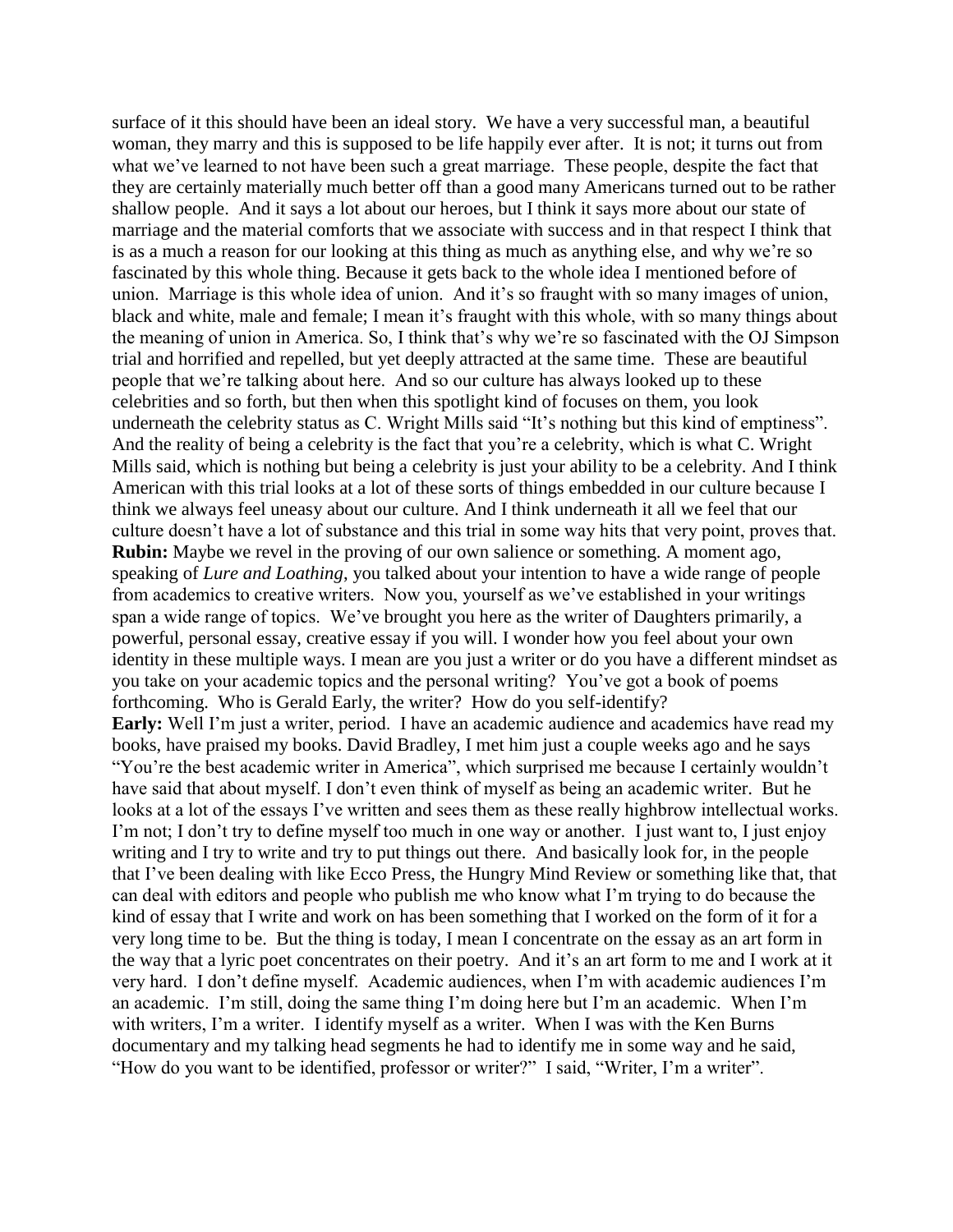**Rubin:** I wanted to get to that, you appeared on five episodes of the acclaimed Ken Burns PBS Series Baseball, which was a nine inning job and you were in for five innings, that's pretty good. **Early:** Yeah it is.

**Rubin:** You want to say something about your involvement with the project and -- **Early:** That was an interesting involvement you know? Ken asked me to become involved with it because Jeffrey Ward, his script writer had read an essay I wrote on baseball that was in a book that we were both in, Jeffrey Ward was also in the book, he had done an essay on American history. And he really liked this essay. When Burns called me about being in the, doing this documentary I said, "Look I'm not a baseball expert". There are these people who can tell you what Joe DiMaggio's batting average was on July 10, 1941. You have people that are that good at this thing And he said, "Well yeah I got all those people, but I really liked your essay and it was a really different kind of take in looking at baseball and American identity, which is what my whole thing, my whole documentary is about." So that's how I got involved with it and he wanted someone who could kind of put Jackie Robinson and Black people in baseball and the 1960's all in a certain kind of context, which I wound up doing, which I thought was very funny in a way because I wound up serving in part a kind of role of social historian, which I am not a historian. And I thought that was very odd but it worked out very well. I wrote this essay for him, for his book on baseball in illustrated history. He had several people write essays and I was one of them. And I wrote an essay about baseball in African American life, which actually I am rather fond of. I actually rather like the essay and I thought it worked out rather, worked out pretty well. I enjoyed doing the project because I love baseball and I have season tickets and I go to a lot of baseball games. I love baseball. So, I was very happy to do the project. **Rubin:** You talk about the almost mythic plays that the all Negro League has in American Black Cultural memory and identity and the sense of loss. Many commentators feel, in fact, it came with the integration of White dominated Major League baseball. And now we're at a point where the strike as we speak is on, and from the series nothing else, one would almost think it's time for a new league and a new set up --

**Early:** It might happen.

**Rubin:** To come in, you know?

**Early:** It might happen, I mean I don't -- you know I talked to a lot of people who are very, very wise and know a lot about baseball who say that might very well happen, might have a new league you know. Everything about professional baseball may change as a result of strike, which certainly does not seem as though it's going to be settled any time soon. And it's -- this is a labor war. I mean this is war between the owners and the players. And I think it's pretty clear to anybody that the owners want to break the power of the union. And so we'll see how this little drama plays out. But in African American life with the Negro Leagues integration, the Negro League is a perfect example of the paradox of segregation and integration. And integration turned out to be a wonderful thing, a great thing for the country, a great thing for Black people. But it cost Black people something and so today you know Black people feeling very militant and a lot of young Black people and so forth, it's because they look back at integration and they feel this cost us something to have integration and we gained something. I'm not sure if what we gained equals what we lost. I would say that what we gained is more than what we lost, but some people debate that. It can be debated. But the other thing is that they look at integration and said, "We lost something, but I don't see what White people lost anything to integration". They gained everything through integration but they seem as though it didn't cost them anything.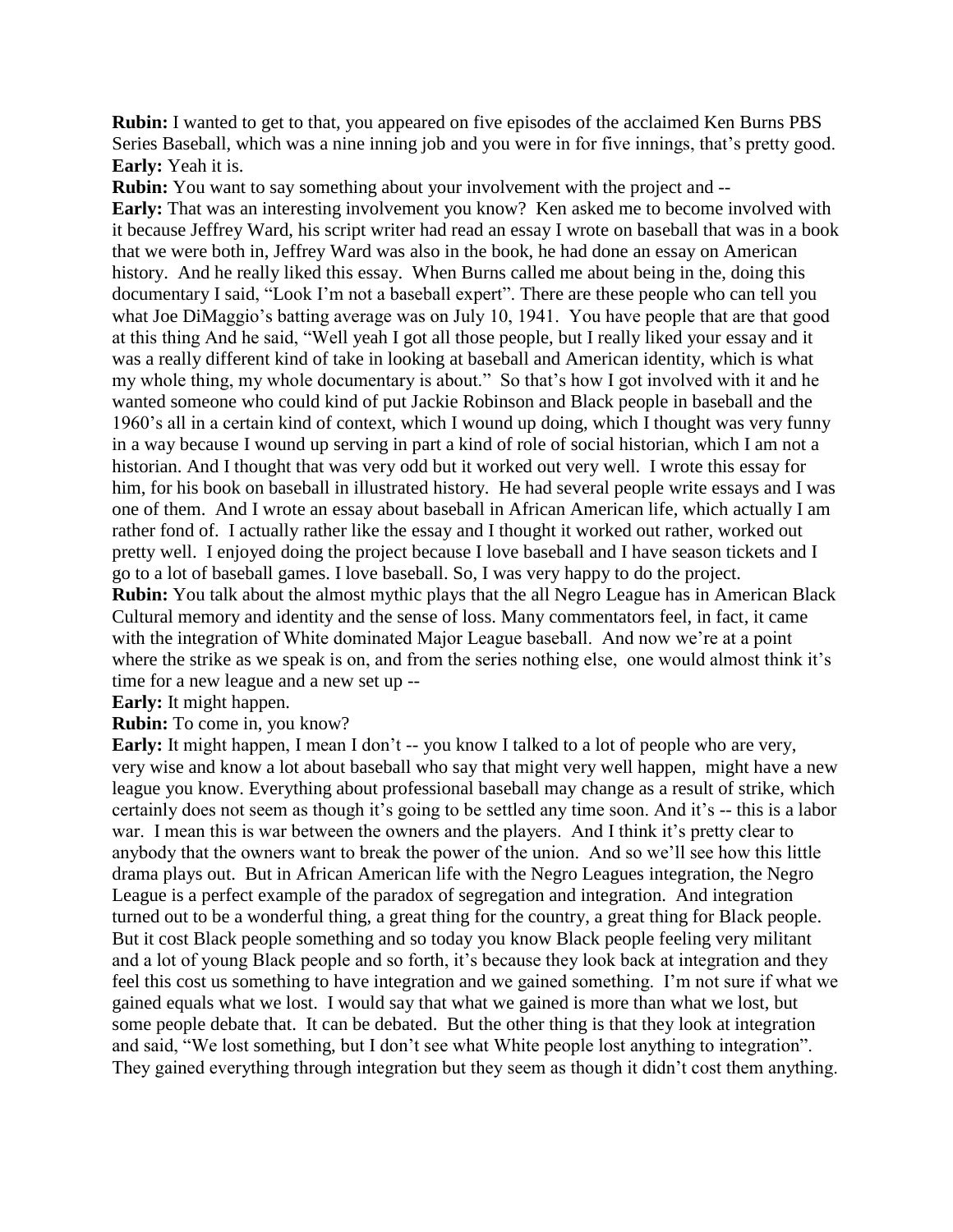And I think young Black people; I think the biggest thing about the whole militancy nationalist sort of thing is that I think they want White people to feel as though the whole racial drama and solving racial drama, they want it to cost White people something.

**Rubin:** Well I would like to go back to you as a creative writer or writer. You've won a writing foundation award, which is a very high honor; I didn't mention in my introduction but it's not something you can apply for.

**Early:** No it's not. If it were I probably wouldn't have won it. If I would have applied, I wouldn't have gotten it.

**Rubin:** Well you read at the beginning here the bit from Daughters where your daughter asks you, it's Rosalind asking you how you wanted to be a writer and you gave an answer associated with the Philadelphia Members Day Parade and Jazz. And jazz and music are important in your work.

**Early:** Yeah I really, with any writer I'm inspired by other writers and there are all kinds of people I can tell you about who influence me and I can tell you, I can even point to certain essays and tell you "Yes this is my James Baldwin essay, this is the my George Orwell essay, this is my Virginia Wolf essay". I mean I can point to specific works and tell you that like GK Chesterton essay, but the music is a big influence because I think it's such a powerful, emotionally powerful art form. And it's -- it would be nice to be able to put together words that would have the power and the rhythm of music. And I think a lot of writers in some way, whatever your literary influences, and we all have our share of them, a boat load of them that like I said we steal from and so forth and so on. That music, I think for many writers is a very important influence in the sense of it giving you a certain kind of poetic sense; it puts me in a certain poetic mood to listen to music. And trying to think about doing something with words that musicians are doing with sound, because after all in some way the words are sound and you want to get a certain kind of musical sense with them.

**Rubin:** You play jazz music while you're writing, that is tapes, CD's or whatever -- - that's what you use to write.

**Early:** Yeah it's very helpful to me. I find, I can't write in silence. I have to have some music going on, it's very funny because I tried on many occasions to write in silence in a library or something that with a little portable computer or something. And I can never get anything written; silence just kind of kills me. But if I've got some music going, it doesn't matter how pressured I am that "Oh my God, I've got to finish this review by tomorrow" or something. If I've got some music going or something I can get the thing done. It's incredible whereas if I'm in my office and its absolute silence I find I get writers block and I can't write anything. **Rubin:** Who are your, if there are any special writing artists, writing musicians? Who do you listen to particularly?

**Early:** I listen to just about anybody. A lot of different jazz musicians. It depends on the mood. If I really want to write something and I really want to write something that would have a certain kind of technical expertise or sort of strike people as a kind of technical force, "Oh this is really a good piece of writing the way it's put together" and so forth. I might listen to Oscar Peterson or something like that because he's somebody who is very technical, or I might listen to Horowitz or somebody like that. If I want to listen to something with a great sense of emotion to it because I want to be in a kind of emotional sort of a mood, I might listen to Miles Davis or something like that because of the great poignancy sound to his music or something like that. It's different people depending upon the mood.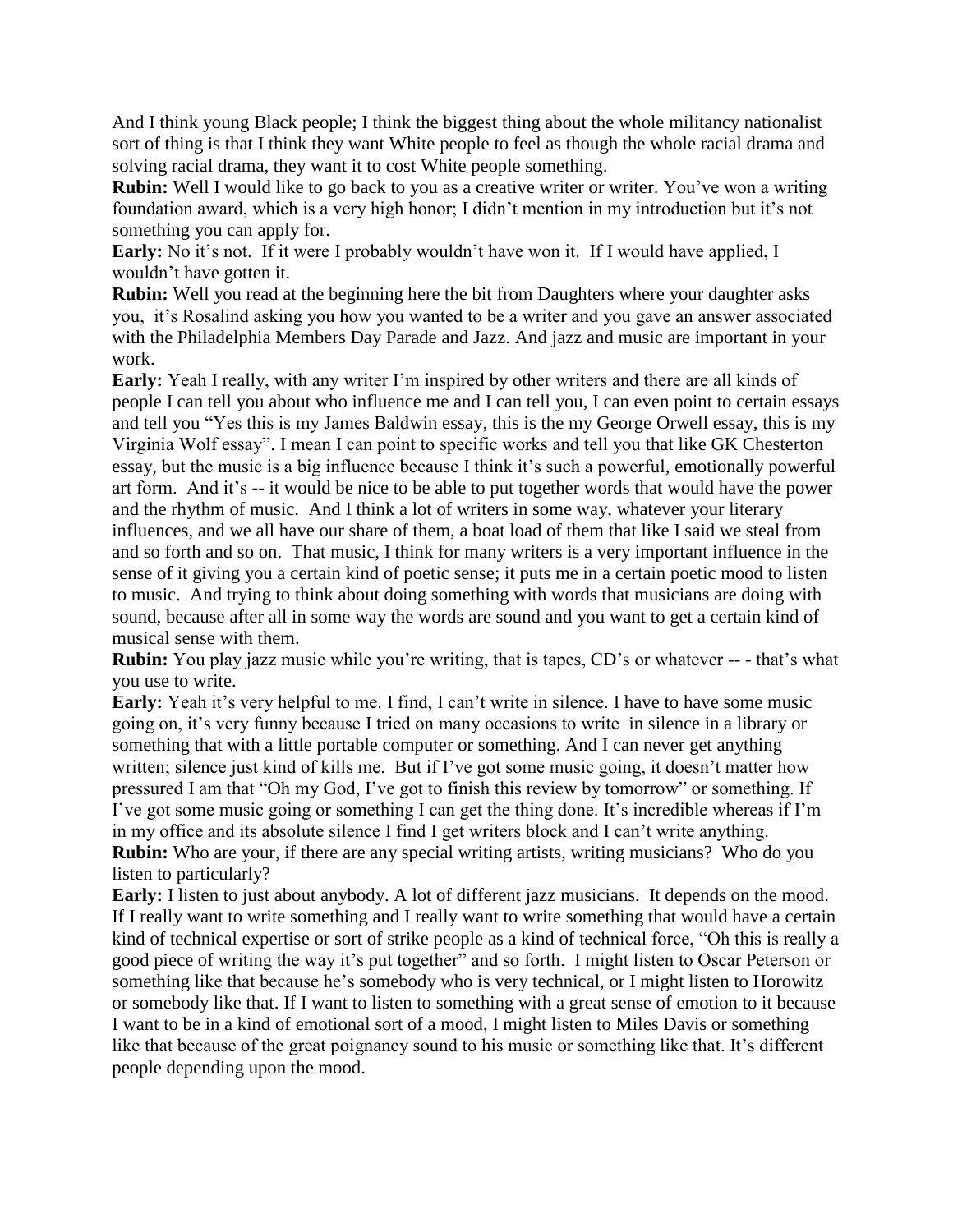**Rubin:** You spoke before about how you take non-fiction as a genre, form with its own kind of integrity. Wonder if you'd expand on that. Do you feel for example any special responsibility to your audience as a writer within that genre? How do you think about non-fiction? **Early:** Well you know I think that non-fiction is seen in the academy for a long time because it was so rarely taught in creative writing programs. It is starting to be taught more now. But basically it was in the academy if you had non-fiction writing it was either journalism or academic writing. And all the space in between journalism and academic writing were not really very much considered. And you know you may have had some idea on an English Department faculty who may have been a biographer, maybe. And if the biography was you know, sufficiently critical enough it would be respected by the colleagues. But I feel that there was this incredible space that wasn't being dealt with and I particularly thought that essays were a form that for a very long time, a literary essay was not being dealt with. That's really what I wanted to go back to was writing literary essays. Now I tried, what I bring to the essay is as much intelligence as I can to an essay. And I remember someone saying to me once, "You know some of your essays are demanding in the sense that they require that the reader has to know a lot. And I said, "Well you know it's a discipline". And I'm not requiring the reader to know, I'm not making any greater demand to the reader than I'm making on myself. But what's being done here is really for the service of the reader and these associations are being made in the essay are there to help the reader. So, the essay is an art form that is not journalism. It's not an academic essay. It's a literally piece. Its criticism and a, what I hope is a pure state. The critic as a person thinking about things. And writing about what you're thinking in some kind of way that's intelligent and some kind of way that's lucid and some kind of way that has some literary pretentions. That is to say it has enough literary pretentions so at least some of this stuff, somebody can take into a classroom and actually talk about as a piece of literature. So I'm aspiring to be considered in the same way a fiction writer is. You know a serious fiction writer. This is a literary work. So yeah, there are elusions in the work. There are elusions in the style and things of that nature as well as direct references and so forth but that's because I feel what I'm doing is a literary work and I'm hoping that people will not only get a certain kind of enjoyment out of it just as an essay and what it's saying, but enjoyment as a literary thing for how it's saying what it's saying. So, I found that for me when I tried to do straight academic writing I just, I found it very boring. You know because you had these restrictions and you had to put on these footnotes and it was a kind of a ritual that I didn't find all that interesting. I didn't have anything against footnotes. I didn't have anything against research. I mean a lot of those essays are a lot of research; I didn't have anything against any of that stuff. I had, I just didn't like this confining way that this thing was put together. I want to show people I knew how to write, you can't really demonstrate very well in an academic essay that you read in your average academic journal that you really know how to write. You might be able to demonstrate to people that you got a lot of, you could do a lot of fancy foot work in so far as analyzing text or subtext or whatever it is that you're analyzing. But I wanted to be able to do more than that and I felt that the, we were losing in literary studies, start of the literary essay because people wanted so much to try to imitate something that was objective and scientific. I'm not interested in that. I'm interested in other kinds of things. I wanted to be a literary essay. I wanted to return to the essays.

**Rubin:** And what do you feel about the self or the [Inaudible] that is projected or portrayed in the non-fiction that is there a one to one correspondence should there be between the speaker of the essay and the live life.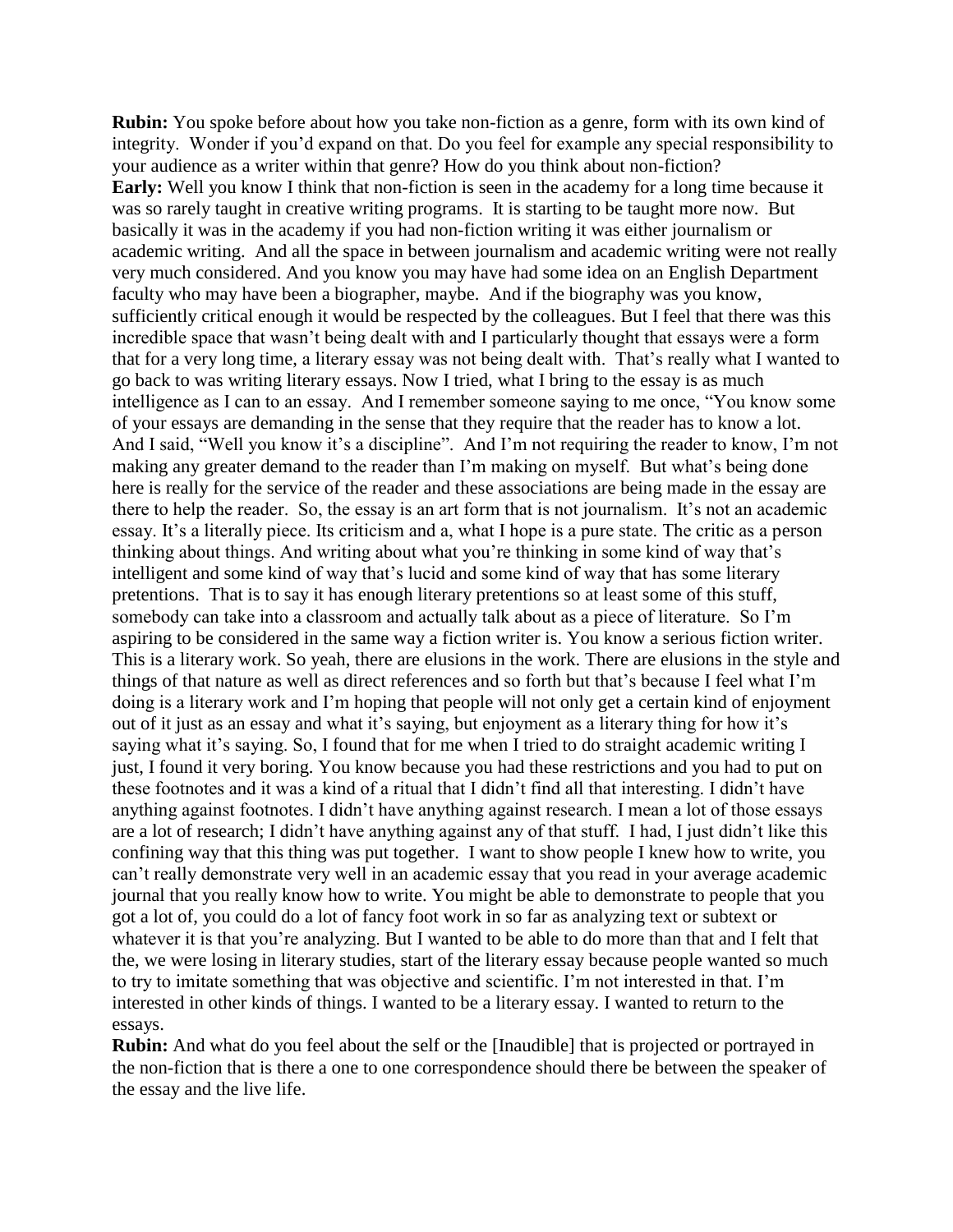**Early:** Not necessarily. I mean sometimes in the essays create a persona, but I think somebody should be there. I don't think it should be just another disembodied writing. I mean, yeah I mean it's somebody should be there. Presence of mind, a set of nerve endings, a certain set of synapsis create a disdain. It might be, and you write it with a certain sense of almost to me a kind of blues mentality. I mean the blues sort of is the music that says "I feel this way. I'm going to play this for you". And because if you listen to it you'll understand how I feel because you felt this way too. And the essays -- I think this way, you'll read it and no matter how intellectual it may be at times with something like that it's really communicating that I think this way and I'm communicating this to you because I think on some level you think this way too, or you can understand the way I'm thinking. It's all about you know, the common humanity. It's all about a common ground. That's what all my books are about. So, you know it's not anything, any more complicated than that in the end and other than the sense that I feel that I can communicate directly with people on those pages. If one essay doesn't work I tell people "read another one" you're bound to hit one that probably will hit broad enough that you'll probably find one that you will.

**Rubin:** To what extent is such a form as you're describing it is invention or imagination, permissible, impermissible in terms of even the factual stuff you're recounting or the experiences you're recounting? To what extent do you feel the imagination can shape it or must shape it or not.

**Early:** Well the imagination has to shape certain things. You just can't throw something out there as it happens. You can't, I don't think it's possible anyway. No matter how much you may try to sort of be the camera eye and just say "Okay you put a camera in a room and you just let it run and run and run and see what you get". And even that, as mundane as it is, it is a camera's eye and it has carved out a certain thing and so it's kind of created a narrative. That narrative may not be particularly interesting but it's a creative one. Everything you're doing is you carved out something that's a camera's and you're creating a narrative. How much fiction should there be as much as you can get away with I suppose. As much as you can get away with, you can live with that you're not compromising your integrity or the integrity of your subject. But I mean there's always a certain amount of shaping and in that respect a certain amount of fictionalizing that happens. It's not that you're lying or that you're making things up, you're giving the thing a purpose and a definition.

**Rubin:** You know we heard your answer to your daughter about when you knew you wanted to be a writer. How did you become a writer?

**Early:** When I was in college I decided I wanted to write essays, since I was a junior in college. And I decided I wanted to write essays. I've been reading essays and I read James Baldwin, [Inaudible] and these other people and I decided I really liked this form. I want to write essays. I didn't how I was going to do this and the only place I could think about doing this because at this time I wanted to get published too. I wanted to see these things in print. And the only thing, place I could think of was to write for my school newspaper; so I wrote for Penn's newspaper. And you know at first they sent me out on assignments and I had to cover because I was the new kid on the block they sent me on these awful assignments you know? The women's faculty tea and stuff like that, back when the women, the wives of the faculty I should say would be having teas. They don't probably do that anymore. It was a more sexist day. And I covered that sort of stuff. But eventually I got their trust that they felt I could write well enough that I could start writing op ed pieces. And I punched out op ed pieces every week, and then I started writing these long features for the-- what you might call is the entertainment insert. I'd interview jazz artists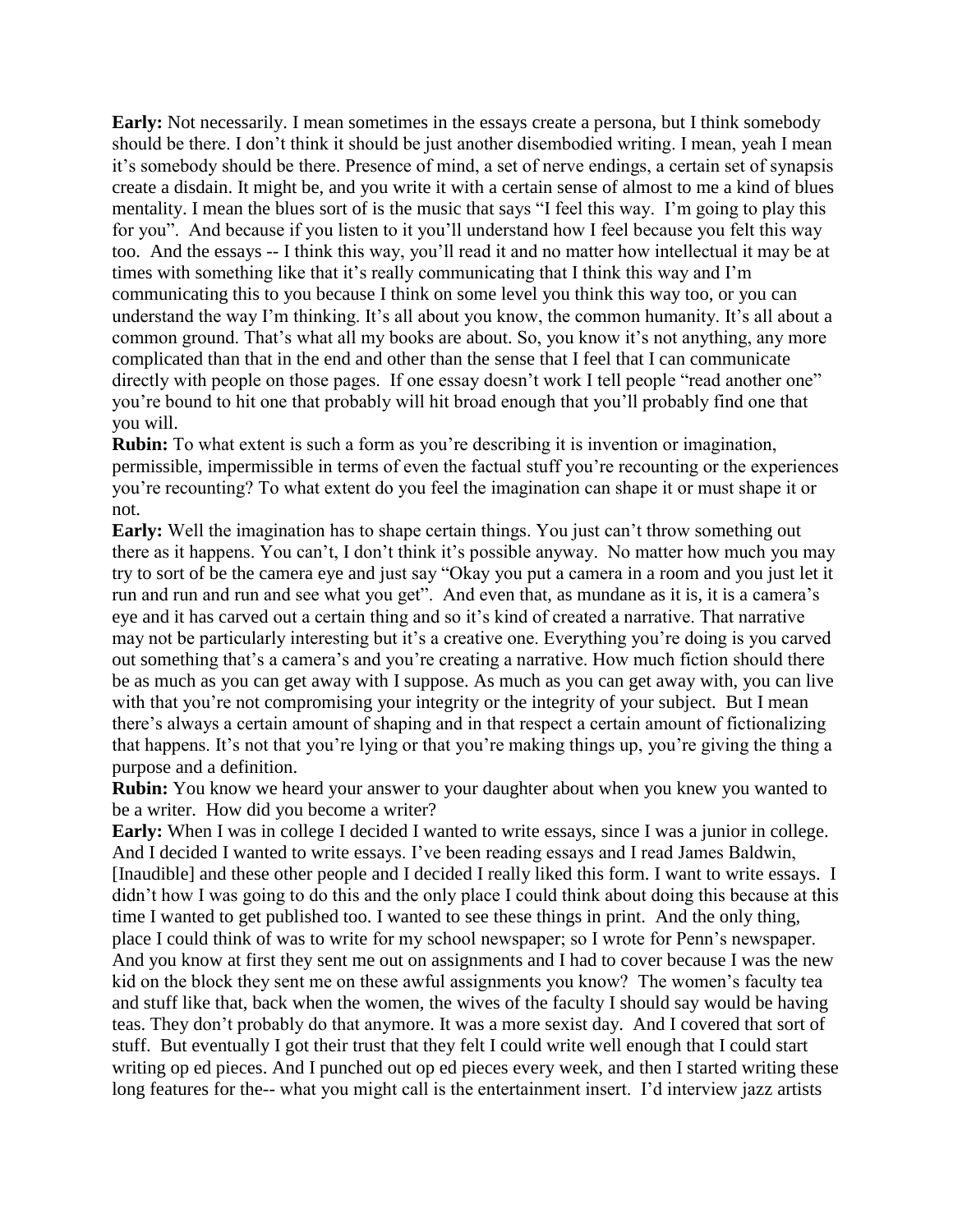and stuff like this and those were my essays, that's where I started. And I punched out maybe, because this paper was published every day. I punched out maybe two or three essays a week. I did this for two years, that's a hell of an apprenticeship. Figure you learn something about writing essays writing all that stuff. But then after that I decided that went out to work for a couple years and I went to graduate school because I decided that I wanted to write an essay on a certain kind of intellectual level. I didn't have enough knowledge or training to be able to do that, so I thought I should get a PhD in English and then I'd have the training to be able to do that. And you have enough training as a critic. I certainly had training as a journalist but I didn't want to be a journalist. I wanted to be a critic; so I got a PhD. That's why I got it. I didn't get it necessarily because I wanted to write academic books. I got it because I wanted to be able to write criticism. I wanted to be able to write literary essays. I already had in mind what I wanted to do and I got the training to be able to do it.

**Rubin:** And getting a graduate degree in English did not either A, kill your love of literature or B, completely distort your ability to write what you really think and feel, so that's helpful. **Early:** I went into it with my own mind. As I tell graduate students I talk to all the time, you know this is, what do you want to do? Why are you here? What do you want to do with this thing? I mean if it is that you want to write another book like FO Matthiessen's American Renaissance or something like that, that's fine. I don't have any problem with straight academic writing. I read it all the time, its fine. But is that what you want to do, or do you want to do something else? And if there's something else that you want to do then don't let this degree make you do something you don't want to do, because you're not going to do it well.

**Rubin:** What's the first publishing you did that really felt like you were achieving the kind of thing you wanted to achieve in your written work? You know the kind of essay you're talking about?

**Early:** 1981 I published my first essay. It was in a literary journal called the Hudson Review; it's called Hot Sticks versus Cold Spades, which is in my book *Tuxedo Junction*. As the first essay I published that's really the beginning of working out the kind of thing I wanted to do in an essay. And it was for me a real big feat because it was on a subject that I didn't feel that the Hudson Review normally would be interested in wanting to have an essay about, which is boxing. So I said, okay I must have written this thing on a sophisticated enough literary level that these people looked at this thing not as an essay about sports but as a literary essay as dealing with a rather peculiar topic. And so I knew that I had ability to be able to write a certain kind of literary essay. Then I felt that once I can keep developing that ability, I can write about anything as long as people felt that whatever the subject was, there was enough literary expertise in the thing to make it work, and that was the start.

**Rubin:** How do you work as a writer? Is there a lot of revision? Do you -- we know you play jazz. Do you read the stuff aloud; do you share it with anyone in process? What's your writerly procedure?

**Early:** A lot of the revisions, I mean I have to write something over a period of time so that's what I usually try to do. So, I write something and it's the essays I write for the Hungry Mind Review. I write something and I usually will revise it several times before I send it to them. Then they'll come back with a copy edited version and make some changes. And then that will suggest more changes to me. So, I'm constantly working on the thing and trying to make the thing as good as I can make it. It's not easy in many instances because you're under such time constraints. Ideally I would like to say "Oh I'd like to take a year to write each essay" or something like that. That's impossible, I couldn't do that. I'd write maybe one book in a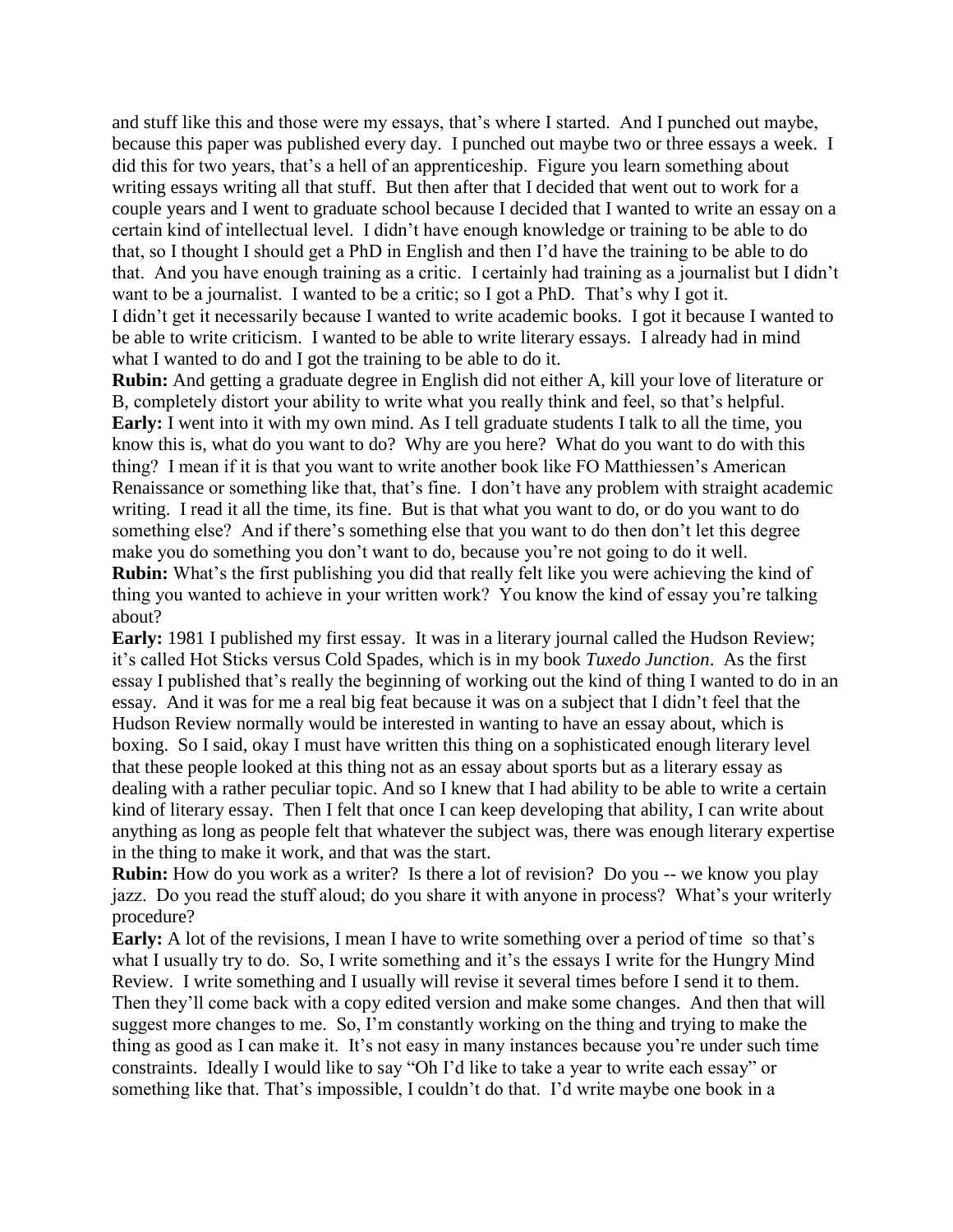lifetime. But I try to do as much revision as I can because revision is the key thing, because you're constantly when you revisit a subject you're constantly rethinking it and revisiting a subject is very good for me. I think it's good for a lot of writers who revisit subjects. And so I like to write something for a while on a subject. Go away and do some other stuff and then come back to that subject because your mind's fresh and you can do some different things about the subject and you've learned some other things. So you try to get it, try to do it as well as you can and then you let that essay go and then you say "Okay fine, whatever flaws are in that essay, I've learned from that essay so that the next essay I wrote won't have those flaws". They'll have another set of flaws, but won't have those flaws.

**Rubin:** And you've got a book of poems coming out, when did you write these? **Early:** They were written over a period of years from about -- I started seriously to do these poems about 1984, 1985. Part of it was because I had a kind of big personal trauma that happened in my life and then part of it was because I wanted to invite these things as sort of short hand for writing the essays. I really like poetry. I mean I find poetry to be very useful for me as an essayist, I mean I read a lot of poetry. And I'd rather -- I'm more impressed with a lot of poetry then I am with pros and I'll read Shakespeare all the time, and I find it very inspiring to read it. And so I started to write these poems for that reason. Then as a lark I sort of sent them out to places and they published them for me. I said, my goodness how do you like that? And then I worked and worked on them for some time. I didn't think about doing it as a book. I was approached by the guy who is publishing it LB Broskey for Time Bean Books and I was approached by him and he had read these poems and he said that he really wanted to publish them. I hadn't even thought about them as a book. But it gave me a chance to rework them and do some things with them. And then I discovered that it was a useful thing for me to do this book of poems. I don't know if I'll do any more poems; I probably will try to but it was a useful thing to do. It was a useful learning experience and if nothing else however the book may be received, if nothing else I think it will make me a better essayist. So I've always thought writing poems made me a better essayist --

**Rubin:** How? Why? How is poetry useful?

**Early:** It makes me focus in a certain way on language. It makes me focus in a certain way on trying to be precise. It makes me focus in a certain on structure and how I can mess around with structure. Poetry is another kind of harsh discipline. It makes, because the ways you have to work with language and because of the kind of tremendous restriction that I feel you're operating under with poetry. I think it helps me tremendously with writing essays. So for no other reason than that I feel that writing the poems have been very helpful.

## **Rubin:** What sort of trauma provokes poetry?

**Early:** Oh man, oh man all kinds of, all kinds of trauma but at that time I thought that, that was at a time in personal trauma for me and so far as -- one time during my whole married life that my wife and I thought we might break up. So it was a big trauma because I thought that I was going to, I thought a phase of my life was really going to end completely and it was going to end in failure, which is -- a marriage breaks up it fails. And so I really just, failure will make you think about a lot of things and I think that really drove me to writing poetry about failure. **Rubin:** Did you share the poems with your wife?

**Early:** Mm-hmm, yeah she reads all the stuff you know? She liked a lot of the poems. Some of the poems were quite, were quite moving, so she liked a lot of them. A couple of them are in daughters and one of them I wrote for my daughter Linnet, called "Dumbo's Ears", which is a poem that my wife likes a great deal. And thought that it really captured something, but that was